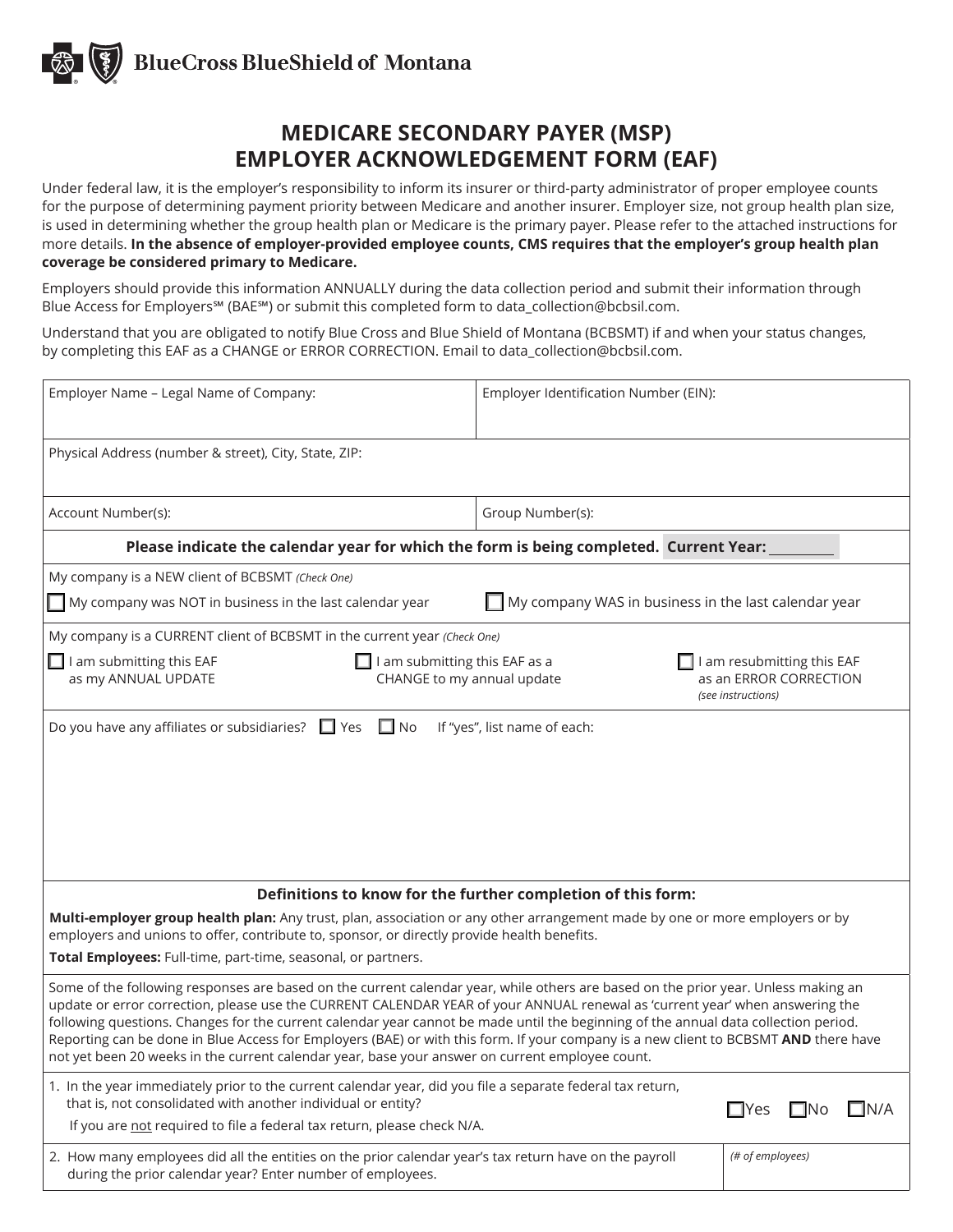| 3. Are you part of a multi-employer group health plan?                                                                                                                                                                                                 | $\Box$ Yes $\Box$ No |                      |        |
|--------------------------------------------------------------------------------------------------------------------------------------------------------------------------------------------------------------------------------------------------------|----------------------|----------------------|--------|
| 4. Did you have 20 or more total employees for each working day in each of 20 or more calendar weeks<br>In the CURRENT calendar year?                                                                                                                  | $\Box$ Yes $\Box$ No |                      |        |
| . If you checked "Yes" for the current calendar year, and the threshold was met during the current year,<br>please enter the date the threshold was met here (using the mm/dd/yyyy format): ____________                                               |                      |                      |        |
| . If you checked "No" for the current year and your answer changes to "Yes" at any time, you must<br>promptly notify BCBSMT by completing a new EAF as a CHANGE, and entering the date the<br>threshold was met above.                                 |                      |                      |        |
| In the PRIOR calendar year?                                                                                                                                                                                                                            | $\Box$ Yes $\Box$ No |                      |        |
| 5. In the CURRENT calendar year, are you part of a multi-employer group health plan, where any ONE<br>employer has 20 or more total employees for each working day in each of 20 or more calendar weeks?                                               |                      | $\Box$ Yes $\Box$ No | I IN/A |
| In the PRIOR calendar year, were you part of a multi-employer group health plan, where any ONE<br>employer had 20 or more total employees for each working day in each of 20 or more calendar weeks?                                                   | $\Box$ Yes           | $\Box$ No            |        |
| 6. Did you have 100 or more total employees on 50 percent or more of your business days during<br>the prior calendar year?                                                                                                                             | l Yes                | l I No               |        |
| 7. If you are part of a multi-employer group health plan, did any one employer that is part of the<br>multi-employer group health plan have 100 or more total employees on 50 percent or more<br>of your business days during the prior calendar year? | l l Yes              | I INO                |        |

I understand that BCBSMT is relying on my answers to the above questions to determine whether Medicare will be the primary payer of claims for my Medicare eligible insured(s). I certify that the answers are true to the best of my knowledge and belief. I also understand that I am responsible to promptly notify BCBSMT, as indicated above, if my answers to the above questions change because we have increased the number of employees.

 $\_$  ,  $\_$  ,  $\_$  ,  $\_$  ,  $\_$  ,  $\_$  ,  $\_$  ,  $\_$  ,  $\_$  ,  $\_$  ,  $\_$  ,  $\_$  ,  $\_$  ,  $\_$  ,  $\_$  ,  $\_$  ,  $\_$  ,  $\_$  ,  $\_$  ,  $\_$  ,  $\_$ 

 $\_$  ,  $\_$  ,  $\_$  ,  $\_$  ,  $\_$  ,  $\_$  ,  $\_$  ,  $\_$  ,  $\_$  ,  $\_$  ,  $\_$  ,  $\_$  ,  $\_$  ,  $\_$  ,  $\_$  ,  $\_$  ,  $\_$  ,  $\_$  ,  $\_$  ,  $\_$  ,  $\_$ 

*Signature of company officer or authorized representative Print Name*

*Title Date*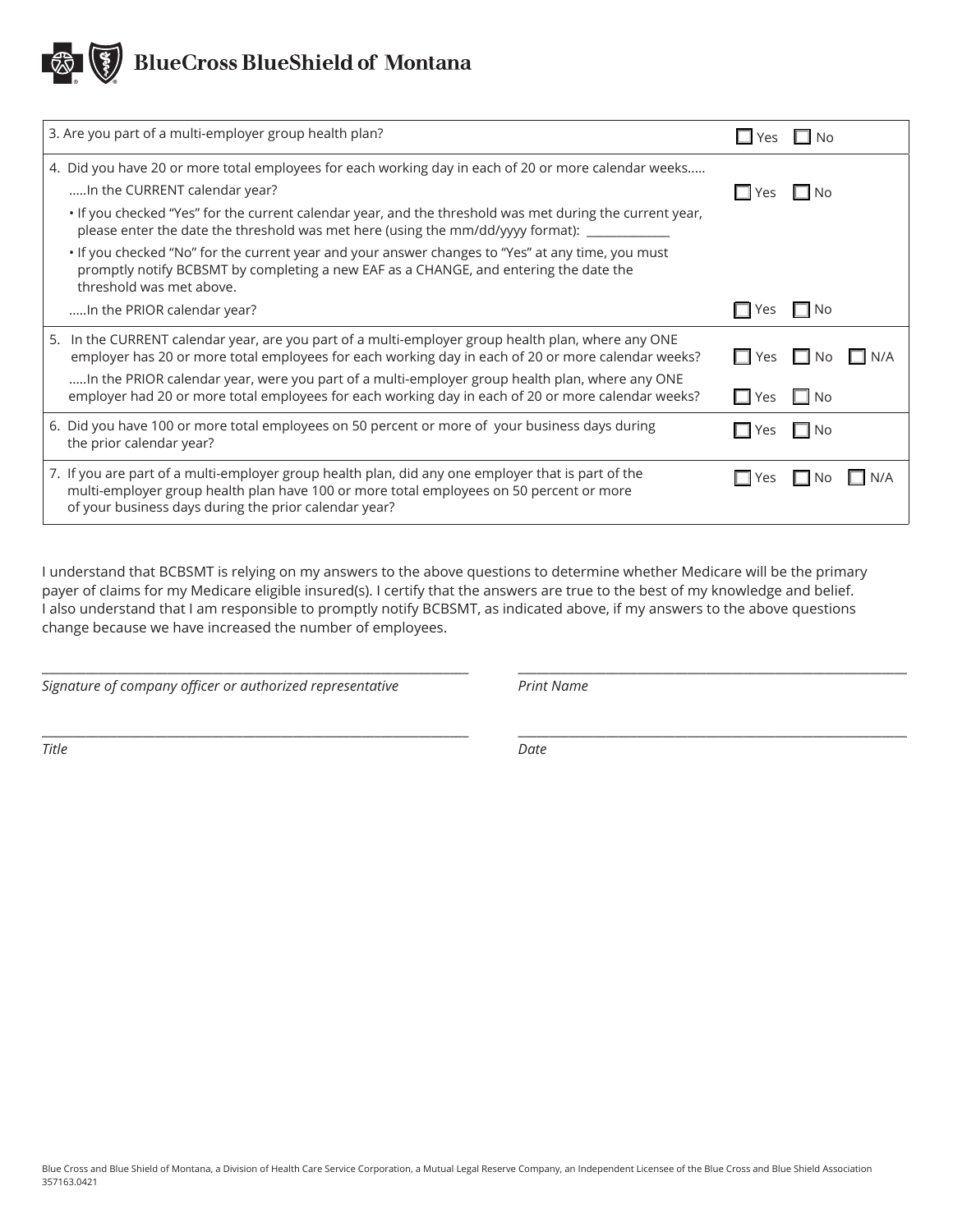

# **INSTRUCTIONS COMPLETING THE ANNUAL MSP EMPLOYER ACKNOWLEDGEMENT FORM**

#### **Important Note**

Under federal law, it is the employer's responsibility to inform its insurer or third-party administrator of proper employee counts for the purpose of determining payment priority between Medicare and another insurer. Employer size, not group health plan size, is used in determining whether the group health plan or Medicare is the primary payer. Please refer to the attached instructions for more details. **In the absence of employer-provided employee counts, CMS requires that the employer's group health plan coverage be considered primary to Medicare.**

Employers should provide this information ANNUALLY during the data collection period and submit their information through Blue Access for Employers℠ (BAE℠) or submit this completed form to data\_collection@bcbsil.com.

Understand that you are obligated to notify BCBSMT if and when your status changes, by completing this EAF as a CHANGE or ERROR CORRECTION. Email to data\_collection@bcbsil.com.

# **Background**

When an individual is covered by both Medicare and an employer's group health plan (GHP), Medicare secondary payer (MSP) rules specify that the employer's total size, not group health plan enrollment size, is a factor in determining whether Medicare benefits are primary or secondary. Employer size is a factor in MSP order of payment determinations when the covered individual is Medicare-entitled due to either age ("working aged") or disability.

# **Employer information — Who is the Employer?**

For MSP purposes, the employer is the legal entity that employs the employees. For example, the employer may be an individual, a partnership, or a corporation. In some situations, it may not be clear which corporation or individual is the employer for MSP purposes. In these cases, employers must use Internal Revenue Service aggregation rules provided in the Internal Revenue Code [IRC 26 U.S.C. Sections 52(a), 52(b), 414(n) (2)]. In general, these rules specify that single employers include:

- all employees of all corporations that are members of the same controlled group of corporations, and
- all employees of trades or business (whether incorporated or not), e.g., employees of partnerships, LLCs, proprietorships that are under common control.

The Centers for Medicare & Medicaid Service's (CMS) MSP Manual provides additional guidance about aggregation for affiliated service groups and religious orders, as well as authoritative information about employer size and other MSP topics. The MSP Manual is available online at https://www.cms.gov/Regulations-and-Guidance/Guidance/Manuals/Internet-Only-Manuals-IOMs-Items/ CMS019017

For purposes of this MSP EAF, please understand that you are obligated to notify BCBSMT if and when your status changes, by completing this EAF as a **CHANGE** or **ERROR CORRECTION** and email to data\_collection@bcbsil.com.

An **Error Correction** is necessary when a previous MSP EAF was submitted TIMELY during the data collection time frame and a correction is needed.

# **Question 1 — Did you file a separate Federal Tax Return?**

If you filed a federal tax return that did not include information about any other individual or entity, check "Yes." If you filed a federal tax return consolidated with another individual or entity, check "No." If you are not required to file a federal tax return, check "N/A."

#### **Question 2 — Employer Size from Your Federal Tax Return Information**

How many employees did all the entities listed on the tax return have on the payroll (whether full-time, part-time, seasonal or partners) during the prior calendar year? It is important that you enter the total number of employees for all entities (including parent, subsidiaries and affiliated entities) listed on the tax return, since this may determine whether or not Medicare will be the primary payer of claims. Subsidiaries of foreign companies must count the number of employees of the organization worldwide.

# **Question 3 — Are you part of a multi-employer group health plan?**

Authoritative guidance for determining multiple employer group health plan participation can be found in the Code of Federal Regulations at 29 CFR § 2510.3-37.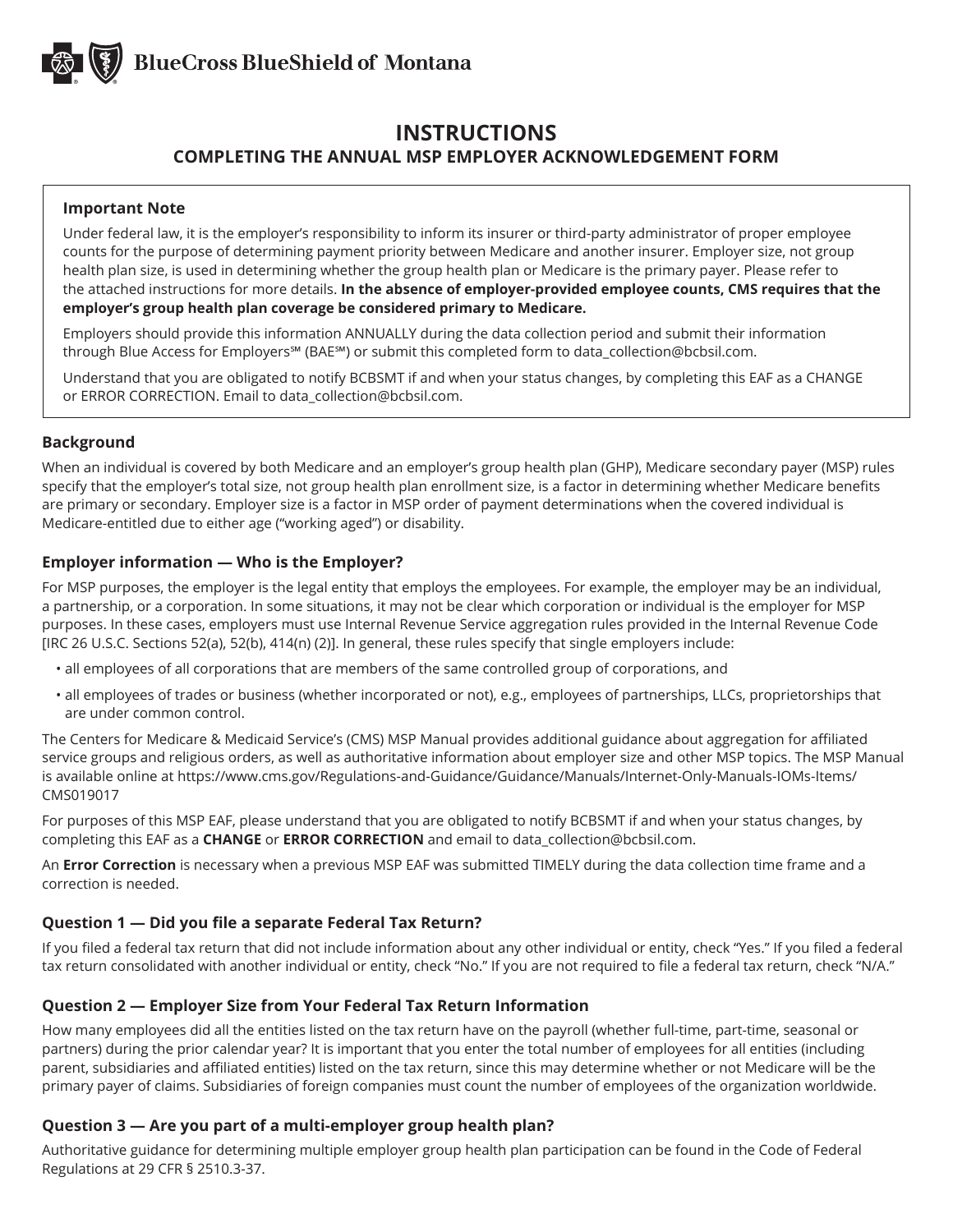# **Questions 4 and 5 — Working Aged Rule & Employer Size**

Under the MSP "working aged" rule, Medicare is secondary to the employer's GHP coverage if the employer's size equals 20 or more employees for each working day in each of 20 or more calendar weeks in the current or prior calendar year. (Question 4 refers to this standard as "the threshold.") Note: The year of your upcoming renewal is the 'current' year. If your company is a new client to BCBSMT AND if there have not yet been 20 weeks in the current calendar year, base your answer on current employee count. Understand that you are obligated to notify BCBSMT if and when your status changes, by completing a new MSP EAF as a CHANGE and submitting it to data\_collection@bcbsil.com. This also applies to multi-employer and multiple employer group health plans in which at least one employer employs 20 or more employees.

- *Counting individuals for the "20-or-more" employer size*
	- Employees counted in the 20-or-more employer size include the total number of nationwide full-time employees, part- time employees, seasonal employees and partners who work or who are expected to report for work on a particular day.
	- Those not counted in the 20-or-more employer size include retirees, COBRA qualified beneficiaries and individuals on other continuation options, and self-employed individuals who participate in the employer's group health plan.
- *Employer size increases to 20 or more during the year*

If the employer's size was below 20 during the prior year, the employer's GHP coverage becomes primary as soon as the employer has had 20 or more employees on each working day of 20 calendar weeks of the current year. The 20 calendar weeks do not have be consecutive. Then, the employer's GHP coverage is primary for the remainder of the year and during the following year.

For example, the employer's size meets the 20-or-more employee threshold as of October 1 of the current calendar year. The employer's GHP coverage becomes primary for services provided from October 1 of the current calendar year through December 31 of the following year.

**Please note:** If you check "No" for the current year in EAF **Question 4** and your answer changes to "Yes" at any time, you must promptly notify BCBSMT by completing a new MSP form and indicating the date the change occurred in the space provided in **Question 4**.

• *Employer size fails to meet the threshold of '20 or more employees during 20 or more weeks' during the year*

If the employer's size met the threshold of 20 or more employees for each working day in each of 20 or more calendar weeks for the prior year, but during the current calendar year the employer size never meets that threshold, the employer's group health plan remains primary until the end of the current year.

For example, during the last calendar year the employer's size met the threshold of 20 or more employees for each working day in each of 20 or more calendar weeks. However, during the current calendar year the employer's size never meets this threshold. The employer's group health plan coverage remains primary through the current year, ending on December 31.

- *Individuals affected by the working aged rule*
	- The "working aged rule" applies to individuals who are Medicare-entitled due to age (age-65 or older) and
	- Are covered under their employer's GHP and have "current employment status" and the employer meets the "20-or-more" employer size requirements (above), or
	- Are covered under their spouse's (of any age) employer's GHP and the spouse has current employment status and the employer meets the "20-or-more" employer size requirements (above).

# **Questions 6 and 7 — Disability Rule & Employer Size**

Under the MSP "disability" rule, Medicare benefits are secondary to an employer's large group health plan (LGHP) benefits when the employer size equals 100 or more full-time and/or part-time employees on 50 percent or more of the employer's business days during the prior calendar year. The business days do not have to be consecutive.

For multi-employer plans, Medicare is the secondary payer for all individuals enrolled in the plan as long as at least one of the employers employs 100 or more employees. The 100-employee threshold is not based on the aggregate number of employees of all employers. If you are a multi-employer, please keep this in mind when completing questions 6 and 7.

- *Counting individuals for the "100-or-more" employer size*
	- Employees counted in the 100-or-more employer size include the total number of nationwide full-time employees, part-time employees, seasonal employees and partners who work or are expected to report for work on a particular day.